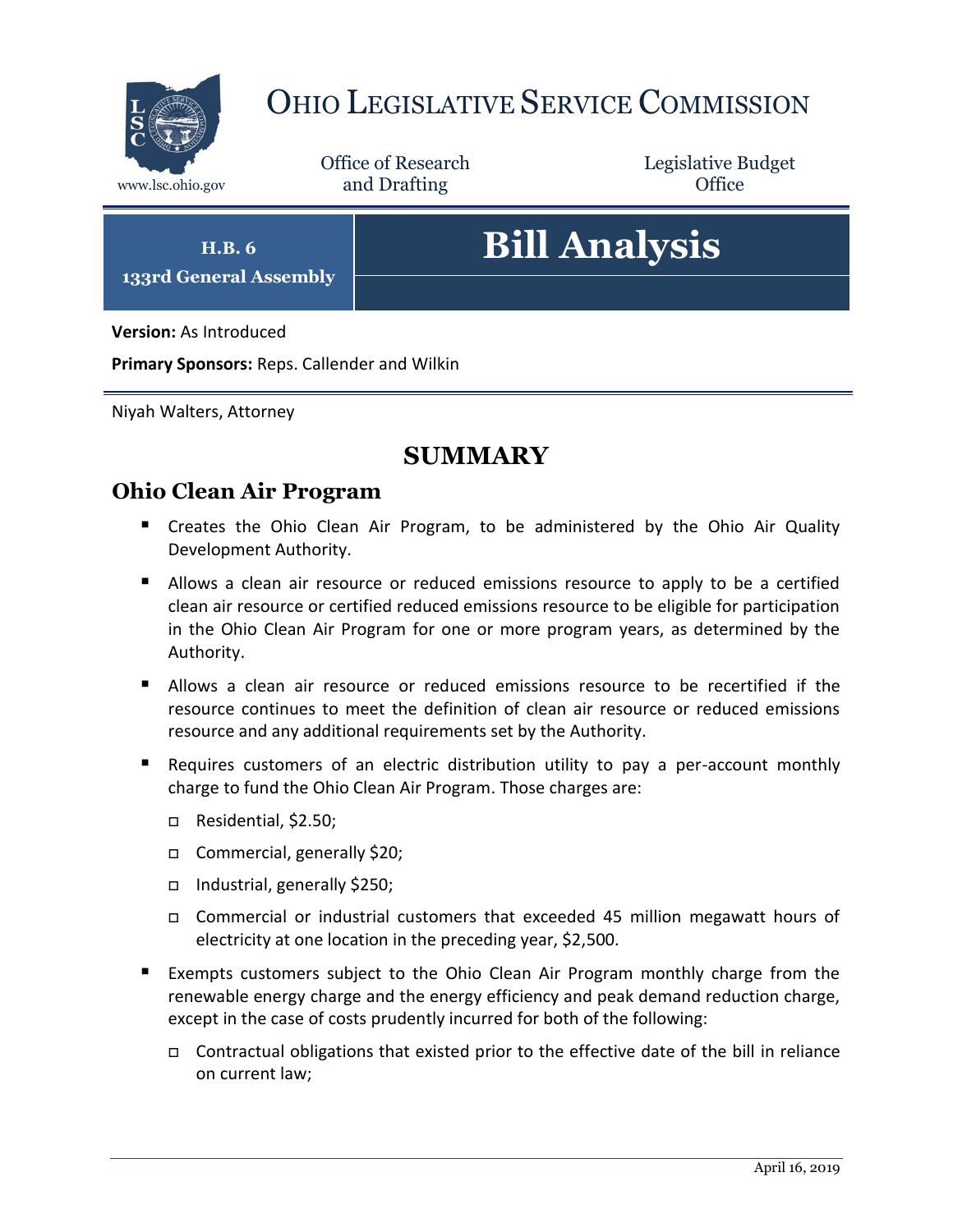- □ Programs approved by the Public Utilities Commission of Ohio (PUCO) that are modified or eliminated by the bill.
- Creates the Ohio Clean Air Program Fund, where all the moneys collected via the Ohio Clean Air Program monthly charges are remitted.
- Requires the Authority to adopt rules for the implementation and administration of the Ohio Clean Air Program.
- Allows the Authority in its sole discretion to decertify a clean air resource or a reduced emissions resource after a public hearing and comment if it determines certification is not in the public interest.
- Requires an owner of a clean air resource and a reduced emissions resource to report to the Authority the number of megawatt hours the resource produced in the preceding month.
- **Specifies that certified clean air resources earn a clean air credit for each megawatt hour** of electricity produced, and requires the Authority to direct the State Treasurer to remit money to owners of certified clean air resources from the Ohio Clean Air Program Fund based on the number of credits earned, at a credit price that begins at \$9.25.
- Allows the Authority to pledge moneys that may be accumulated to the Ohio Clean Air Program Fund for the benefit of a certified reduced emissions resource, if the resource agrees to be bound by the conditions the Authority may attach to the pledge.
- Requires PUCO to facilitate and encourage the establishment of certain retail purchased power agreements.
- **Allows an electric distribution utility to file an application for a decoupling mechanism** with the PUCO.
- Requires PUCO to review and submit a report to the General Assembly if the Federal Energy Regulatory Commission authorizes a program that would allow Ohio to take action to satisfy any portion of the capacity resource obligation associated with the organized wholesale market that meets energy needs of Ohio consumers.
- Adds four legislative members to the Authority's board.
- **Expands the public policy of the state through the operation of the Authority to include** the Ohio Clean Air Program priorities.

## **E-Check**

■ Authorizes the Director of Environmental Protection to apply to the Administrator of the United States Environmental Protection Agency (USEPA) for an exemption from the decentralized motor vehicle inspection and maintenance program (E-Check) required under the federal Clean Air Act.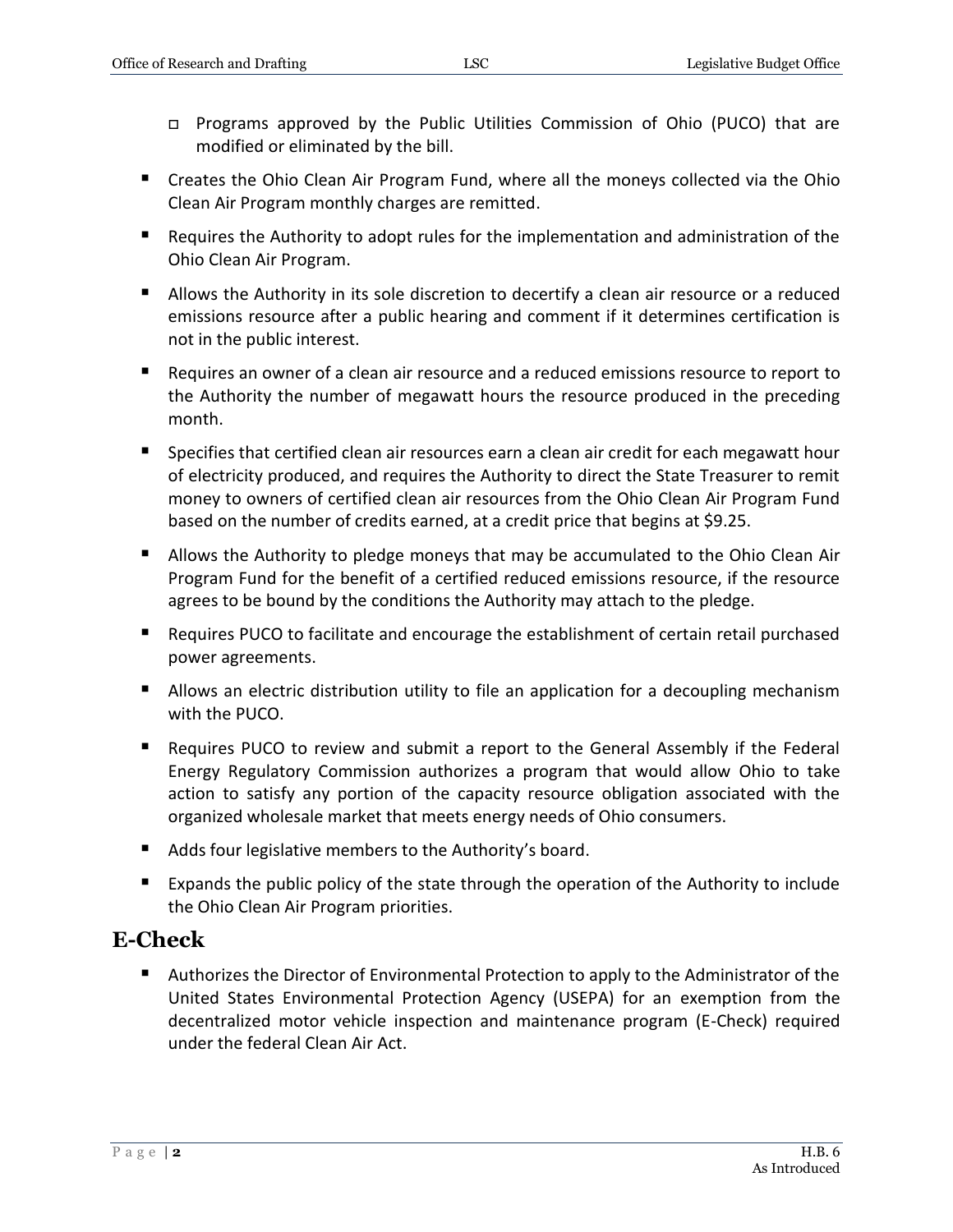Requires the Director to request in the application that the Administrator of USEPA authorize implementation of the Ohio Clean Air Program established by the bill as an alternative to E-Check.

## **TABLE OF CONTENTS**

## **DETAILED ANALYSIS**

## <span id="page-2-0"></span>**Overview**

The bill creates the Ohio Clean Air Program to encourage reduced emissions and the development of clean air energy generation resources. The bill allows an electric generating facility to apply for certification as a clean air resource or reduced emissions resource in order to be eligible for participation in the Ohio Clean Air Program. The Ohio Clean Air Program is funded through a monthly per-account charge billed to all retail electric customers of Ohio electric distribution utilities.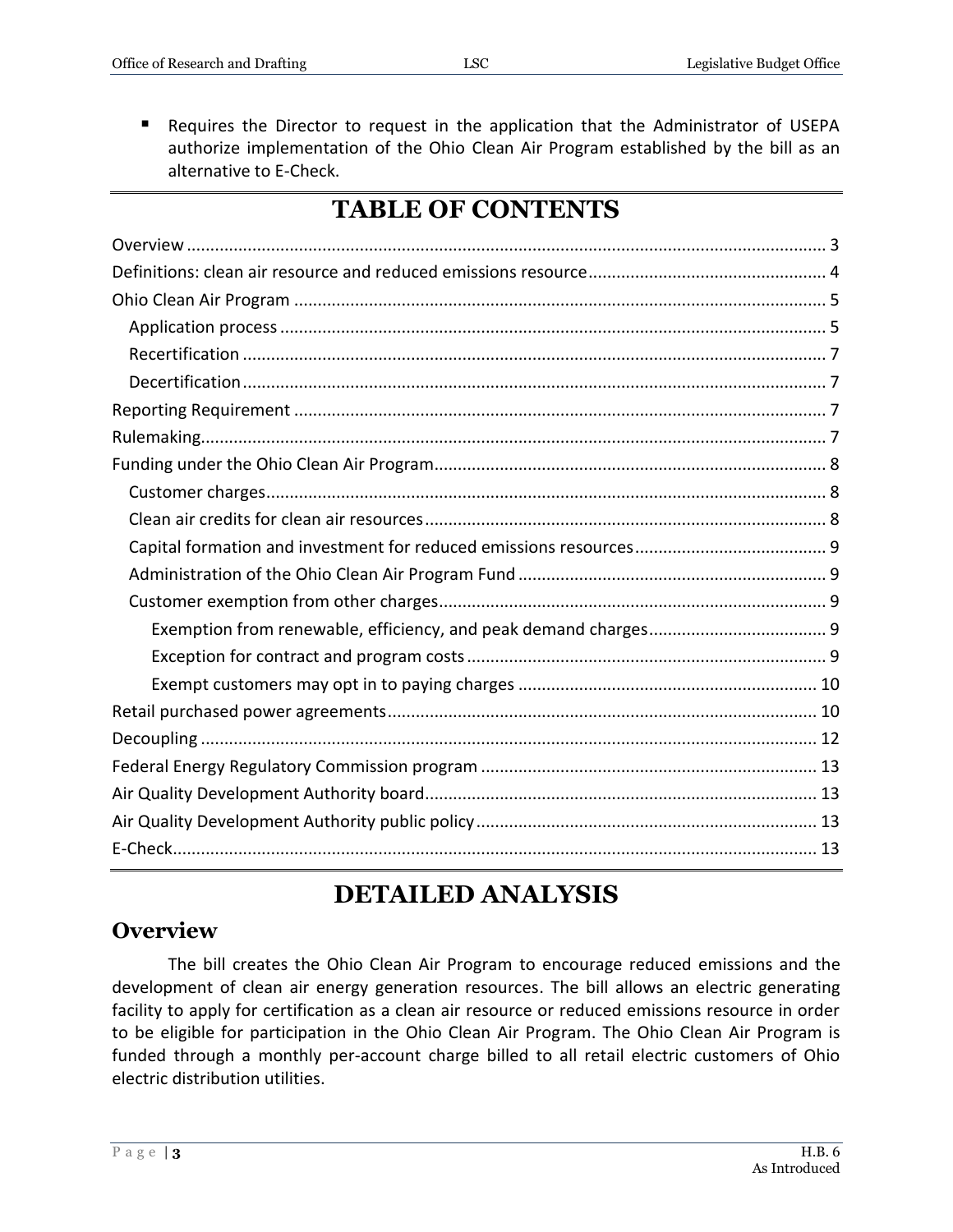For clean air resources, the bill institutes a clean air credit. A clean air resource earns a clean air credit for each megawatt hour of electricity it produces. The Ohio Air Quality Development Authority directs the Treasurer of State to remit money from the collected charges to each owner of a certified clean air resource in the amount equivalent to the number of credits earned by the resource during the previous month multiplied by the price of the credit.

For reduced emissions resources, the bill permits the Ohio Air Quality Development Authority to pledge money from the collected charges for the benefit of those resources, provided a resource agrees to be bound by conditions that the Authority may impose.

## <span id="page-3-0"></span>**Definitions: clean air resource and reduced emissions resource**

"Clean air resource" means an electric generating facility that emits zero carbon dioxide and that produces electricity from the utilization or consumption of any form of primary energy that satisfies all of the following criteria:

- 1. The facility does not receive state tax exemptions, deferrals, exclusions, allowances, payments, credits, deductions, or reimbursements calculated using a metric that provides a value for air emissions not produced by the facility through any program other than the Ohio Clean Air Program created by the bill;
- 2. The facility is not wholly owned by a municipal or cooperative corporation or a group, association, or consortium of those corporations;
- 3. The facility is not used to supply customers of a wholly owned municipal or cooperative corporation or a group, association, or consortium of those corporations;
- 4. Either of the following:
	- a. The facility has made a significant historical contribution to the air quality of the state by minimizing emissions that result from electricity generated in this state;
	- b. The facility will make a significant contribution toward minimizing emissions that result from electric generation in this state.
- 5. The facility is interconnected with PJM interconnection, L.L.C., or its successor organization;
- 6. The facility is either of the following:
	- a. An electric generating plant with associated facilities designed for, or capable of, operation at a capacity of 50 megawatts or more;
	- b. A wind farm designed for, or capable of, operation at an aggregate capacity of at least 5 but less than 50 megawatts.

"Reduced emissions resource" means an electric generating facility that emits a reduced amount of carbon dioxide in the production of electricity from the utilization or consumption of any form of primary energy that satisfies all of the following criteria:

1. The facility does not receive state tax exemptions, deferrals, exclusions, allowances, payments, credits, deductions, or reimbursements calculated using a metric that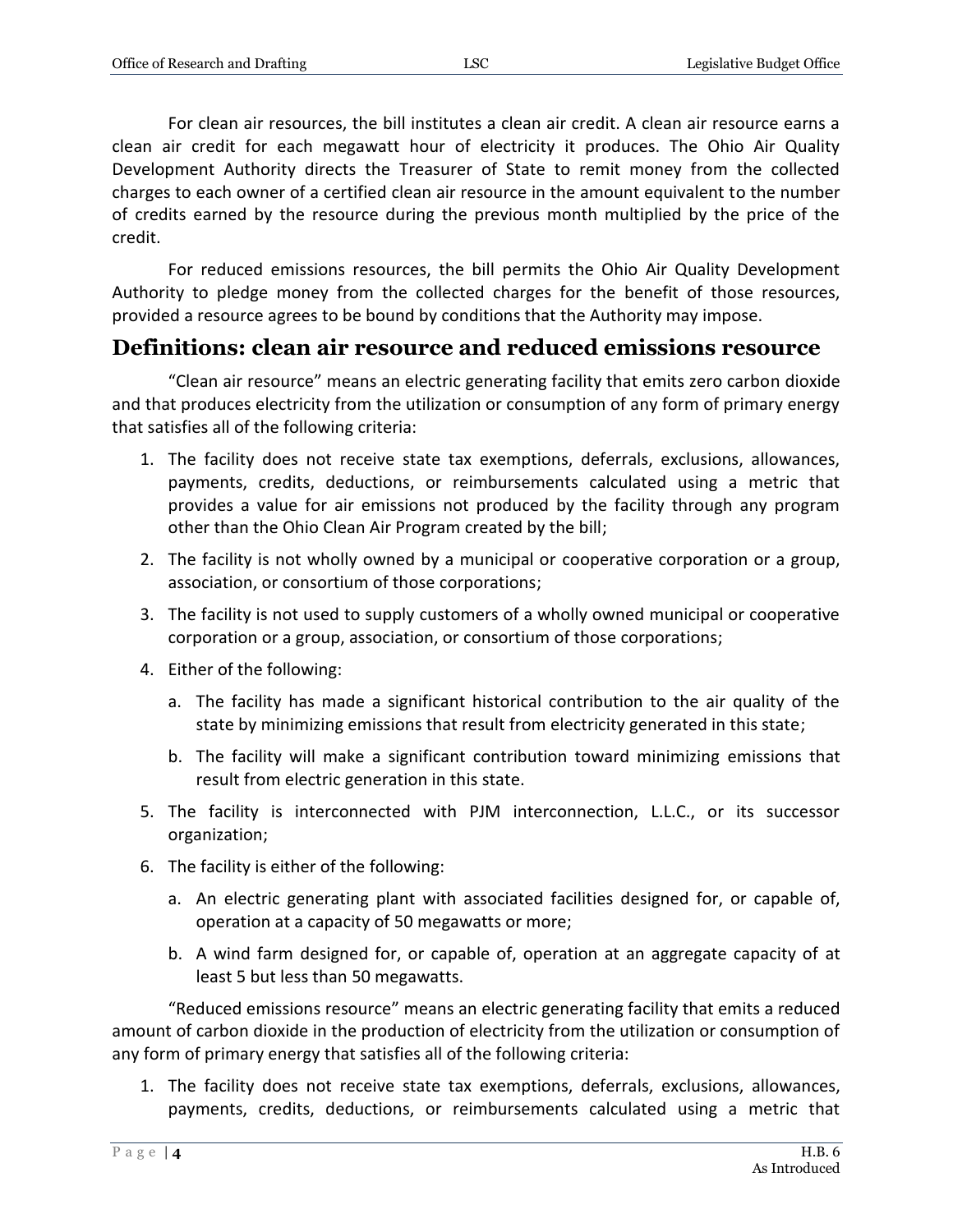- 2. The facility is not wholly owned by a municipal or cooperative corporation or a group, association, or consortium of those corporations;
- 3. The facility is not used to supply customers of a wholly owned municipal or cooperative corporation or a group, association, or consortium of those corporations;
- 4. Either of the following:
	- a. The facility has made a significant historical contribution to the air quality of the state by minimizing emissions that result from electricity generated in this state;
	- b. The facility will make a significant contribution toward minimizing emissions that result from electric generation in this state.
- 5. The facility is interconnected with PJM interconnection, L.L.C., or its successor organization;
- 6. The facility is an electric generating plant with associated facilities designed for, or capable of, operation at a capacity of 50 megawatts or more.<sup>1</sup>

## <span id="page-4-0"></span>**Ohio Clean Air Program**

The bill creates the Ohio Clean Air Program. The bill permits any person that owns or controls an electric generating facility and meets the definition of clean air resource or reduced emissions resource may submit a written application to the Ohio Air Quality Development Authority for certification as a clean air resource or reduced emissions resource. Certification enables the resource to participate in the Ohio Clean Air Program. Applications for the program must be submitted by February 1 for any program year beginning in June of the same calendar year.<sup>2</sup> Under the bill, "program year" means the twelve-month period beginning June 1 and ending May 31 of the following year. $3$ 

#### <span id="page-4-1"></span>**Application process**

An application for the Ohio Clean Air Program must include all of the following:

- 1. The in-service date and estimated remaining useful life of the resource;
- 2. For existing resources, the quantity of megawatt hours generated by the resource annually and the "annual capacity factor" (defined as the actual energy produced in a

 $1$  R.C. 3706.40, 4906.01(B)(1)(a), and 4906.13(A).

 $^{2}$  R.C. 3706.42(A) and (B).

 $3$  R.C. 3706.40(C).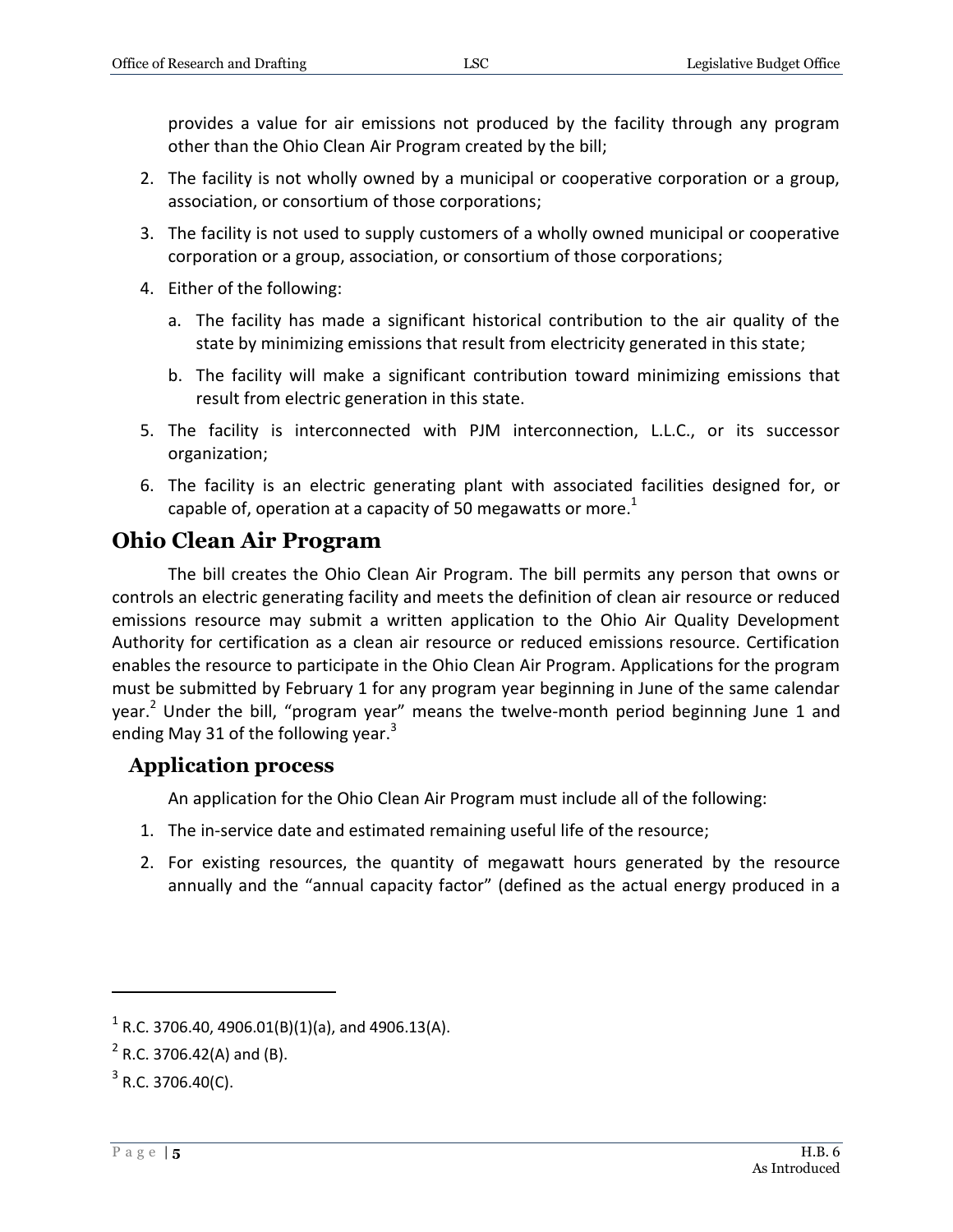year divided by the energy that would have been produced if the facility was operating continuously at the maximum rating<sup>4</sup>) for each of the previous five calendar years;

- 3. A forecast estimate of the annual quantity of megawatt hours to be generated by the resource and the projected annual capacity factor over the remaining useful life of the resource;
- 4. A forecast estimate of the emissions that would occur in this state during the remaining useful life of the resource if the resource discontinued operations prior to the end of the resource's useful life;
- 5. Verified documentation demonstrating all of the following:
	- a. That certification as a clean air resource or reduced emissions resource and participation in the Ohio Clean Air Program will permit the resource to reduce future emissions per unit of electrical energy generated in this state;
	- b. That without certification as a clean air resource or reduced emissions resource, the positive contributions to the air quality of this state that the resource has made and is capable of making in the future may be diminished or eliminated;
	- c. That the clean air resource or reduced emissions resource meets the definition of a clean air resource or reduced emissions resource, as applicable;
	- d. That the person seeking certification owns or controls the resource.
- 6. The resource's nameplate capacity;
- 7. The level of funding requested from the Ohio Clean Air Program;
- 8. Any other data or information that the Authority requests and determines is necessary to evaluate the application or to demonstrate that certification would be in the public interest.

The bill requires the Authority to post all applications and nonconfidential supporting materials on the Authority's website. The bill allows interested persons to file comments on the applications not later than 20 days after an application has been placed on the website. All comments must be posted on the website. The bill allows an applicant to respond to the comments not later than ten days after the comments are posted.<sup>5</sup>

The bill requires the Authority to review all timely submitted applications. The Authority must issue an order certifying a clean air resource or reduced emission resource for one or more program years, as determined in the Authority's sole discretion, on or before March 31. A certified clean air resource or certified reduced emissions resource is eligible for participation in the Ohio Clean Air Program provided the resource continues to meet the definition of clean air resource or reduced emissions resource and any additional requirements set by the Authority.

 $4$  R.C. 3706.40(E).

 $^5$  R.C. 3706.42(C), (D), and (E).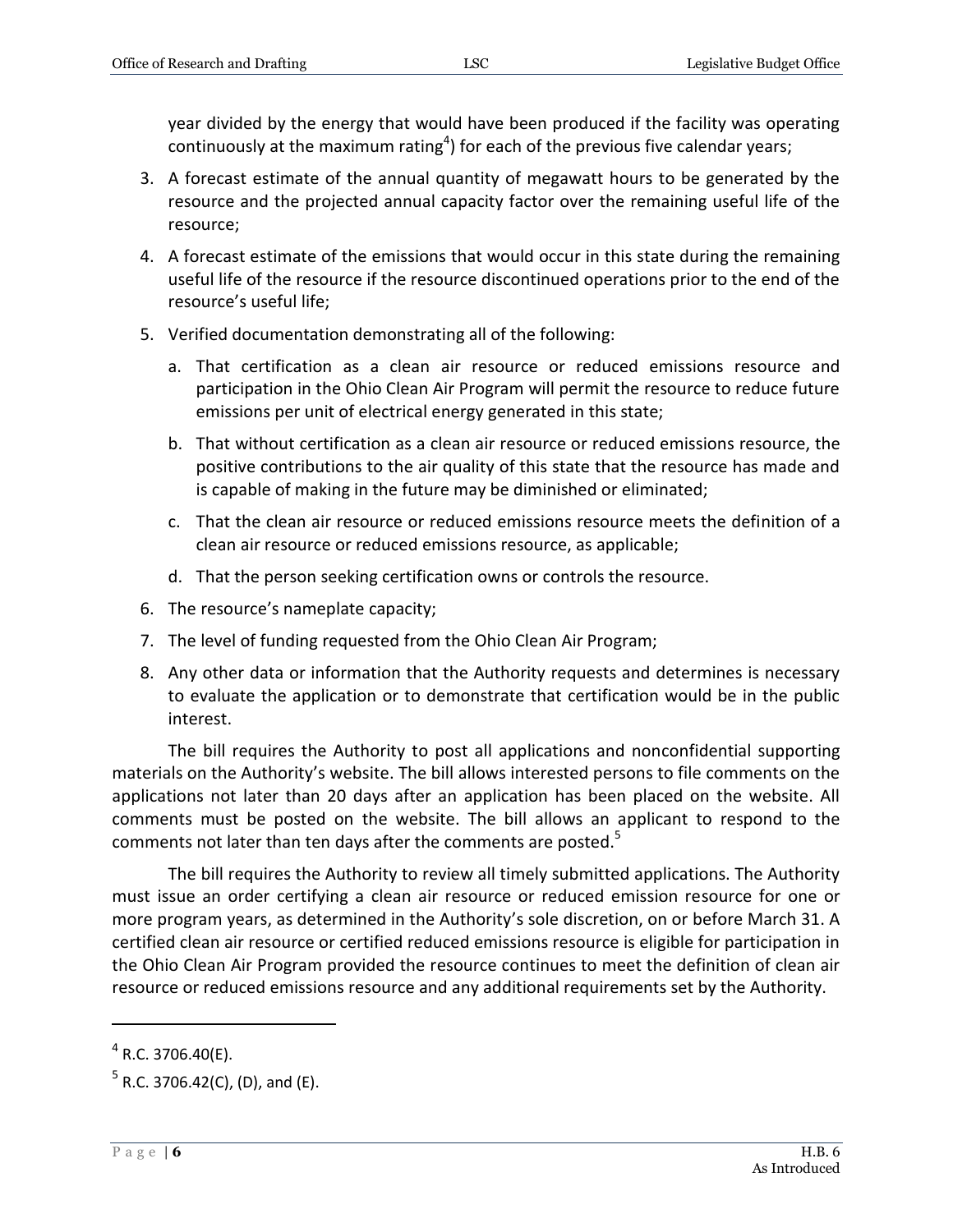If the Authority fails to issue an order on or before March 31, the bill requires that each electric generating facility included in a timely and properly filed application be deemed a clean air resource or reduced emissions resource, as applicable, and is eligible for participation in the Ohio Clean Air Program.<sup>6</sup>

#### <span id="page-6-0"></span>**Recertification**

During the last year<sup>7</sup> in which a clean air resource's or reduced emissions resource's certification is effective, the bill requires the Authority to reevaluate the eligibility of the resource for participation in the Ohio Clean Air Program. If, at the time of reevaluation, the clean air resource or reduced emissions resource still meets the definition of a clean air resource or reduced emissions resource, as applicable, and any additional requirements that were imposed by the Authority when the resource was last certified, the Authority must recertify the resource for one or more program years.

If the Authority recertifies the resource, the Authority may impose requirements on the resource in addition to any of the requirements that were imposed when the resource was last certified. If additional requirements are imposed at the time of recertification, the bill requires a resource to comply with both the old and new requirements. The Authority must adopt rules to determine the amount of time the resource has to come into compliance with the new requirements.<sup>8</sup>

#### <span id="page-6-1"></span>**Decertification**

The bill allows the Authority, in its sole discretion, to decertify a clean air resource or reduced emissions resource at any time if the Authority determines that certification is not in the public interest. Before decertifying a resource, the Authority must hold a public hearing and allow for public comment.<sup>9</sup>

## <span id="page-6-2"></span>**Reporting Requirement**

Every owner of a certified clean air resource or certified reduced emissions resource must report the number of megawatt hours the resource produced in the preceding month to the Authority not later than seven days after the close of each month.<sup>10</sup>

## <span id="page-6-3"></span>**Rulemaking**

The bill requires the Authority to adopt rules necessary for the initial implementation of the Ohio Clean Air Program not later than 90 days after the effective date of the bill. The rules adopted must include provisions for tracking the number of clean air credits earned by each

 $^6$  R.C. 3706.44(A) and (B).

<sup>&</sup>lt;sup>7</sup> An amendment may be needed to change this reference to "program year."

 $^8$  R.C. 3706.45.

 $^{9}$  R.C. 3706.44(C).

 $10 R$  C. 3706.48.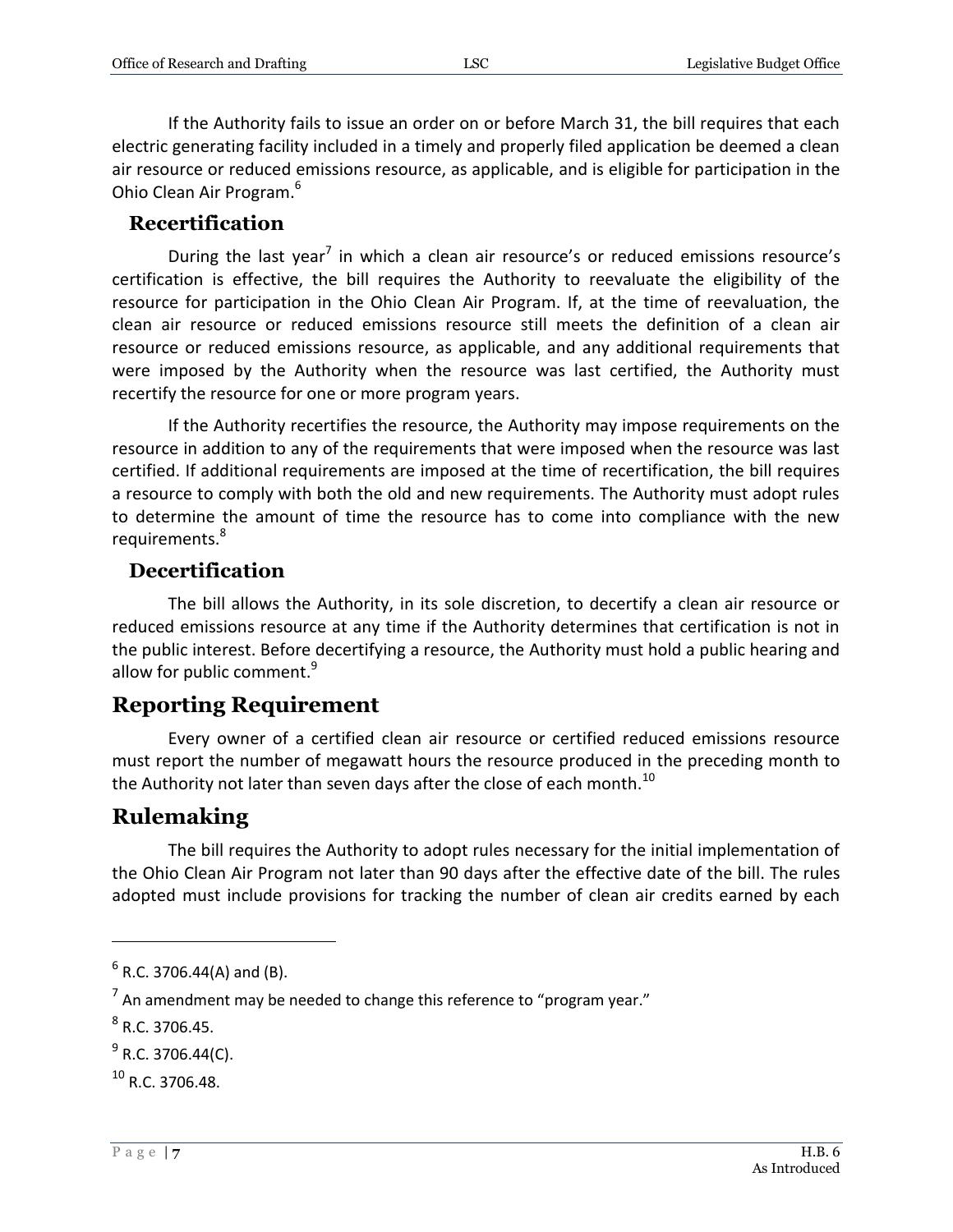certified clean air resource during each month of a program year, based on the information required to be reported under the bill.

Additionally, the bill requires the Authority to adopt additional rules necessary for the further implementation and administration of the Ohio Clean Air Program not later than 275 days after the effective date of the bill. $^{11}$ 

## <span id="page-7-0"></span>**Funding under the Ohio Clean Air Program**

## <span id="page-7-1"></span>**Customer charges**

The bill requires each retail electric customer of an electric distribution utility in this state to pay a per-account monthly charge that is billed and collected by each electric distribution utility. The charges are to be remitted to the State Treasurer for deposit in the Ohio Clean Air Program Fund, which the bill creates. Under continuing law, "electric distribution utility" means an electric utility that supplies at least retail electric distribution service. The monthly charges are as follows:

- For customers classified by the utility as residential,  $$2.50;$
- For customers classified by the utility as commercial, generally \$20;
- For customers classified by the utility as industrial, generally \$250.

Customers that are classified by the utility as commercial or industrial that exceeded 45 million kilowatt hours of electricity at a single location in the preceding year are subject to a per-account monthly charge of  $$2,500.<sup>12</sup>$ 

## <span id="page-7-2"></span>**Clean air credits for clean air resources**

A certified clean air resource earns a clean air credit for each megawatt hour of electricity it produces. For the first program year, the price of a clean air credit is to be \$9.25. In subsequent program years, the price of the credit may be adjusted for inflation using the gross domestic product implicit price deflator as published by the United States Department of Commerce, Bureau of Economic Analysis.<sup>13</sup>

The bill requires the Authority to direct the Treasurer to remit the money from the Ohio Clean Air Program Fund to each owner of a certified clean air resource in the amount equivalent to the number of credits earned by the resource in the previous month multiplied by the credit price. The remittance is to occur not later than 14 days after the close of each month in a program year. The remittance of funds is conditional upon there being sufficient money in the fund. $14$ 

<sup>11</sup> R.C. 3706.50.

 $12$  R.C. 3706.40(D), 3706.46(A), 3706.47(A) and (B), and 4928.01(A)(6).

 $13$  R.C. 3706.40(F), 3706.481, and 3706.482(B).

 $^{14}$  R.C. 3706.482(A).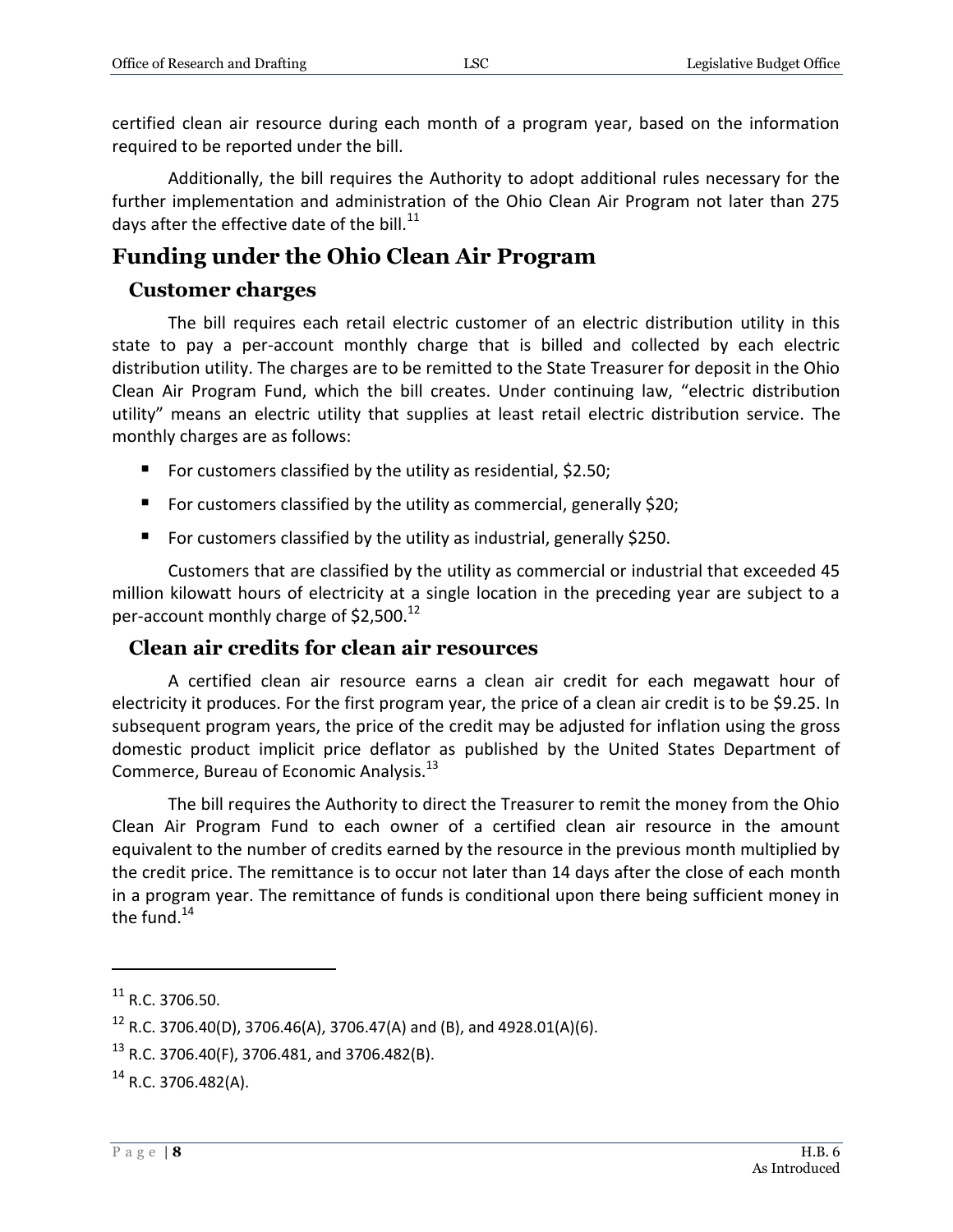#### <span id="page-8-0"></span>**Capital formation and investment for reduced emissions resources**

To facilitate air quality development related capital formation and investment by or in a certified reduced emissions resource, the bill permits the Authority to pledge a portion of moneys that may, in the future, be accumulated in the Ohio Clean Air Program Fund for the benefit of any certified reduced emissions resource. The resource must agree to be bound by the conditions the Authority, in its sole discretion, may attach to the pledge.

The Authority is not required to direct distribution of moneys in the Ohio Clean Air Program Fund unless or until there are adequate moneys available in the fund. Nothing in the bill is to be construed or applied to create, directly or indirectly, a general obligation of or for the state.<sup>15</sup>

#### <span id="page-8-1"></span>**Administration of the Ohio Clean Air Program Fund**

The bill requires the Ohio Clean Air Program Fund to be in the custody of the State Treasurer but not a part of the State Treasury. The fund is to consist of charges collected under the bill. All interest generated by the fund is to be retained in the fund and used for funding the Ohio Clean Air Program. The bill requires the Treasurer to distribute the moneys in the fund in accordance with the directions provided by the Authority.<sup>16</sup>

#### <span id="page-8-2"></span>**Customer exemption from other charges**

#### **Exemption from renewable, efficiency, and peak demand charges**

<span id="page-8-3"></span>With an exception explained below under "**Exception for contract and program costs**," the bill exempts customers subject to the Ohio Clean Air Program charge from paying the: (1) renewable energy charge and (2) energy efficiency and peak demand reduction charge.<sup>17</sup> The bill requires those customers to be excluded from the baselines used for determining the actual number of megawatt hours for the renewable energy, energy efficiency, and peak demand reduction requirements. The effect of these baseline exclusions is that an electric distribution utility's requirements for renewable energy, energy efficiency, and peak demand reduction would be reduced proportionately.<sup>18</sup>

#### **Exception for contract and program costs**

<span id="page-8-4"></span>The bill requires customers that are subject to the Ohio Clean Air Program charge must continue to pay the following costs associated with the renewable energy charge and the energy efficiency and peak demand reduction charge:

<sup>15</sup> R.C. 3706.49.

 $16$  R.C. 3706.46.

 $17$  R.C. 3706.47(C).

 $^{18}$  R.C. 4928.644(B) and 4928.66(A)(2)(a)(iv).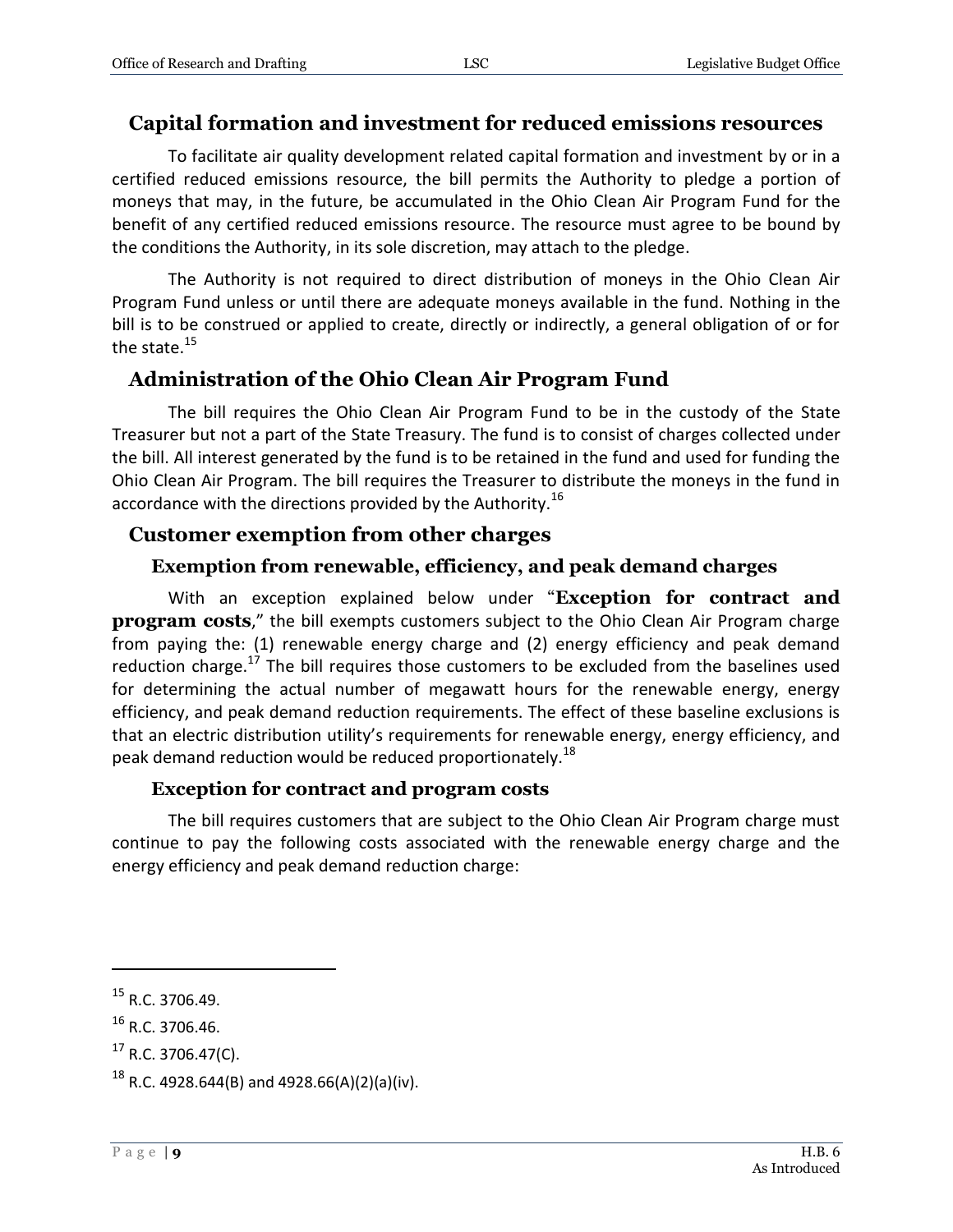- Costs prudently incurred for contractual obligations that existed prior to the effective date of this bill by an electric distribution utility in reliance on the requirements under current law;
- **E** Costs prudently incurred by an electric distribution utility associated with programs approved by the PUCO under current law that are modified or eliminated as a result of this bill, including any costs to discontinue those programs.<sup>19</sup>

#### **Exempt customers may opt in to paying charges**

<span id="page-9-0"></span>A customer may decide to opt into one or both of charges described above in addition to paying the Ohio Clean Air Program charge.<sup>20</sup> Any customer that wants to opt in to paying the renewable energy charge, the energy efficiency and peak demand reduction charge, or both must provide a written notice to opt in to the electric distribution utility from which it receives service. The bill requires the customer to present an opt-in notice to the Secretary of the Public Utilities Commission of Ohio (PUCO). The notice must include all of the following:

- A statement indicating that the customer has elected to opt in;
- An indication of whether the customer is opting to pay both charges or which charge the customer is opting to pay;
- The effective date of the election to opt in;
- The account number for each customer account to which the opt in shall apply;
- The physical location of the customer's load center.<sup>21</sup>

#### <span id="page-9-1"></span>**Retail purchased power agreements**

The bill requires the PUCO, through its general supervision, ratemaking, cost assignment, allocation, rate schedule approval, and rulemaking authority, as well as its authority under continuing law governing reasonable arrangements, to facilitate and encourage the establishment of retail purchased power agreements having a term of three years or more through which consumers commit to satisfy a portion of their electricity requirements from the output of a clean air resource. For retail purchase power agreements, the bill provides a special definition for clean air resource, specifically, any of the following:

- A clean air resource as defined by the bill;
- A customer-sited renewable energy resource;
- A renewable energy resource that is a self-generator.

Under continuing law, "renewable energy resource" means any of the following:

 $^{19}$  R.C. 3706.47(D).

 $^{20}$  R.C. 3706.47(C).

 $^{21}$  R.C. 3706.471.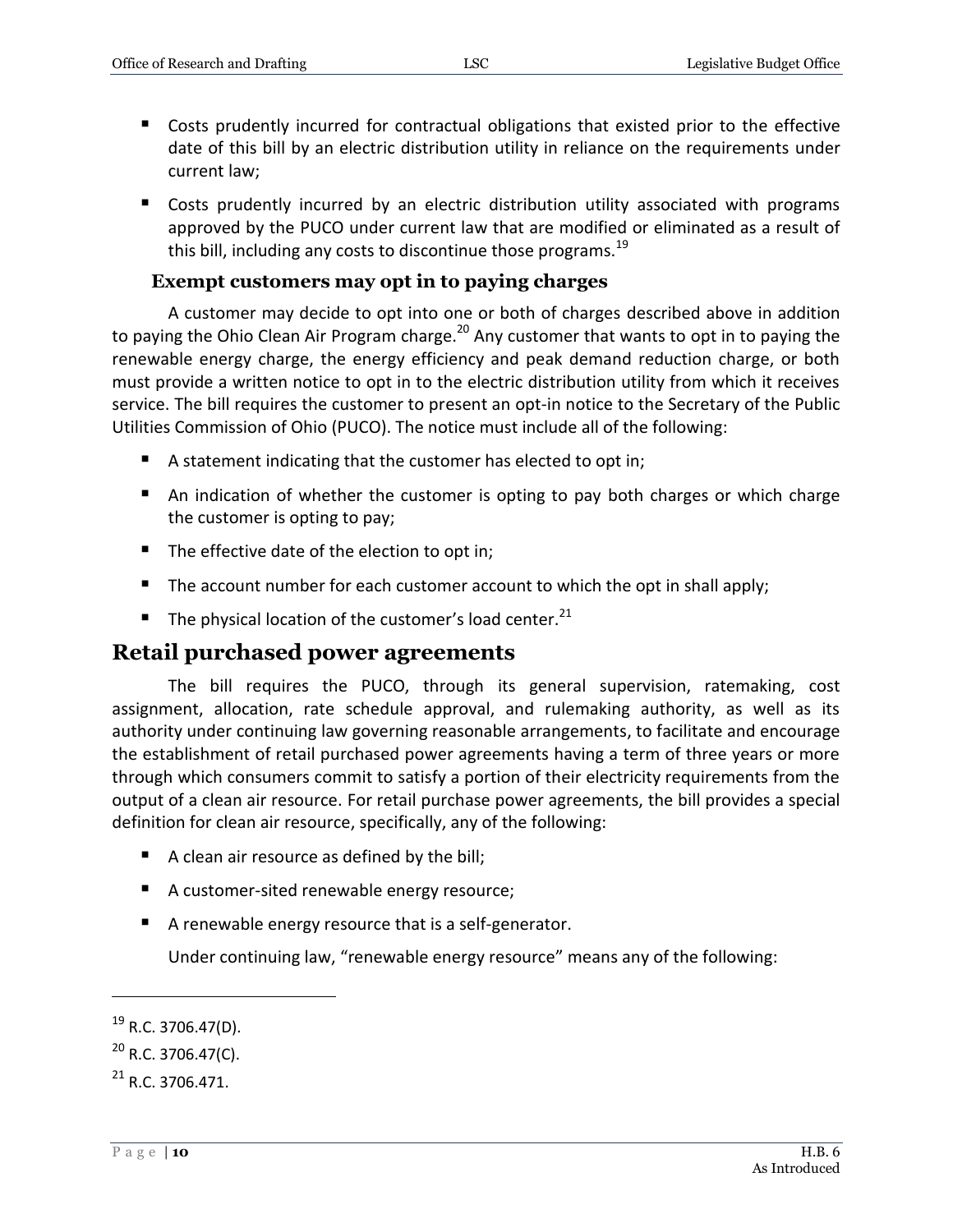- Solar photovoltaic or solar thermal energy;
- Wind energy;
- **P** Power produced by certain hydroelectric facilities;
- Geothermal energy;
- Fuel derived from solid wastes through certain processes;
- Biomass energy;
- **Energy produced by certain types of cogeneration technology;**
- Biologically derived methane gas;
- Heat captured from a generator of electricity, boiler, or heat exchanger fueled by biologically derived methane gas;
- **Energy derived from nontreated by-products of the pulping process or wood** manufacturing process;
- Certain fuel cells;
- Methane gas emitted from an abandoned coal mine;
- **Certain waste energy recovery systems;**
- Storage facilities that promote better utilization of renewable energy resources;
- **Distributed generation systems used by a customer to generate electricity from any** such energy.

Under continuing law, a "self-generator" is an entity in this state that owns or hosts on its premises an electric generation facility that produces electricity primarily for the owner's consumption and that may provide any such excess electricity to another entity, whether the facility is installed or operated by the owner or by an agent under a contract.<sup>22</sup>

The bill requires the PUCO's application and administration of the facilitation and encouragement of the purchased power agreements to be the same for all clean air resources regardless of whether the resource is certified or eligible for certification under the Ohio Clean Air Program.

In addition to any other benefits that may be available as a result of the PUCO's application of its authority under the bill, on the effective date of a retail purchased power agreement, the PUCO may exempt a purchasing consumer from all of the following, provided the customer agrees to forgo related benefits:

■ The Ohio Clean Air Program charge;

 $22$  R.C. 3706.40, 3706.47(B)(1), and 4928.01.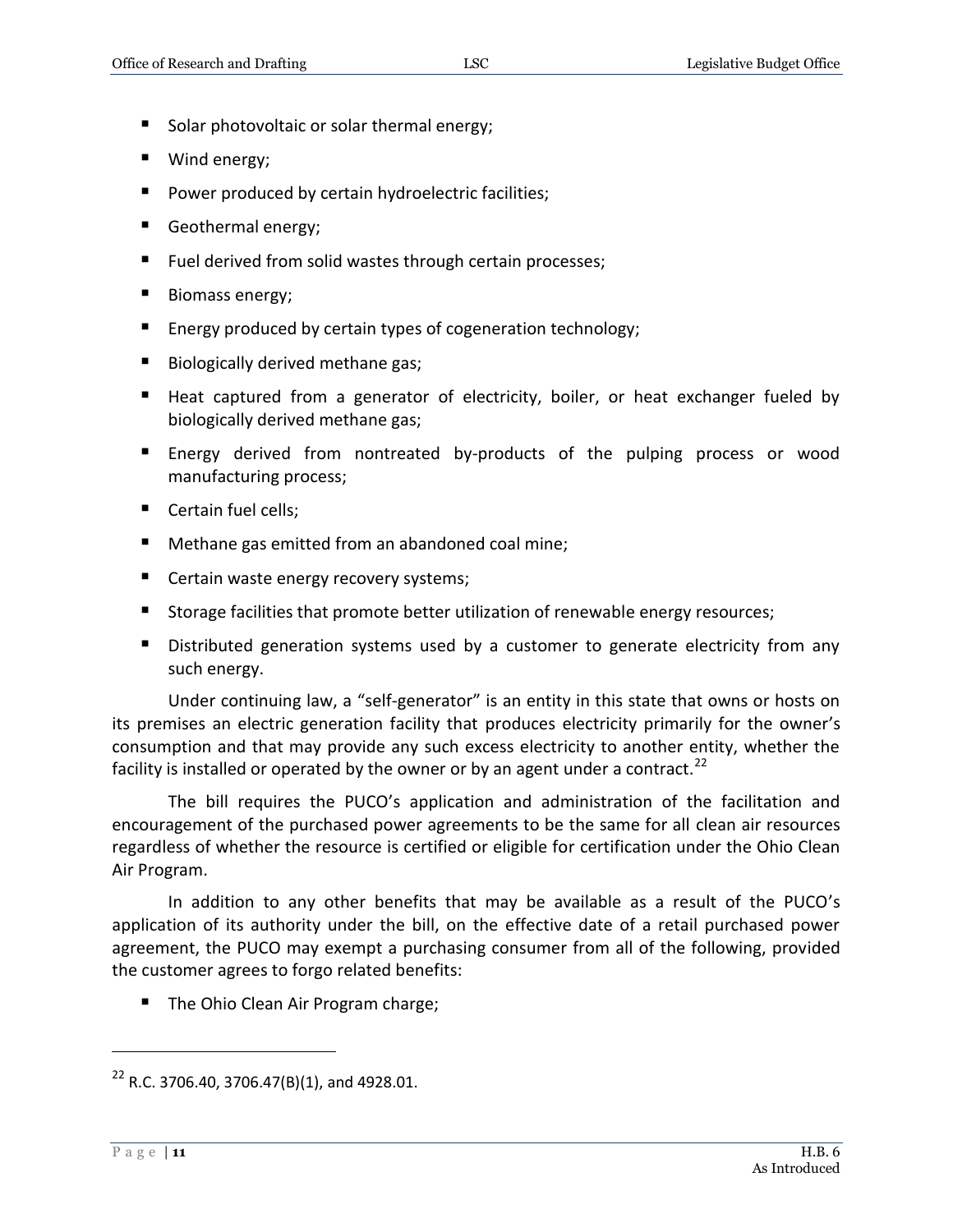- The renewable energy charge;
- The energy efficiency and peak demand reduction charge.

In exempting the purchasing consumers from these charges, the bill does not remove these consumers from the relevant baselines for those requirements. Without exclusions, the baselines would continue to include megawatt hours sold to the exempt customers and the relevant requirements would not be proportionately reduced.

The bill requires PUCO to promulgate rules not later than 90 days after the effective date of the bill to begin facilitating and encouraging the retail purchased power agreements. Not later than 275 days after the effective date of the bill, the PUCO is required to promulgate rules for the further implementation and administration. $^{23}$ 

## <span id="page-11-0"></span>**Decoupling**

The bill permits, no earlier than 30 days after the effective date of the bill, an electric distribution utility to file an application at the PUCO to implement a decoupling mechanism for the 2019 calendar year and each calendar year thereafter. For an electric distribution utility that applies for a decoupling mechanism under the bill, the base distribution rates for residential and commercial customers must be decoupled to the base distribution revenue and revenue resulting from implementation of the energy efficiency and peak demand reduction provisions under continuing law and recovered pursuant to an approved electric security plan, as of the 12-month period ending December 31, 2018. The bill specifies that an application made under the bill must not be considered an application to establish or change a rate.

The PUCO is required to issue an order approving an application for a decoupling mechanism not later than 60 days after the application is filed. Before approving the application, the PUCO must verify that the rate schedule or schedules are designed to recover the electric distribution utility's 2018 annual revenues and that the decoupling rate design is aligned with the rate design of the electric distribution utility's existing base distribution rates. The decoupling mechanism must recover an amount equal to the base distribution revenue and revenue resulting from the implementation of the energy efficiency and peak demand reduction provisions under continuing law and recovered pursuant to an approved electric security plan, as of the 12-month period ending December 31, 2018. The decoupling mechanism must be adjusted annually thereafter to reconcile any over recovery or under recovery from the prior year and to enable an electric distribution utility to recover the same level of revenues in each year.

The PUCO's approval of a decoupling mechanism must not affect any other rates, riders, charges, schedules, classifications, or services previously approved by the PUCO. The bill requires the decoupling mechanism to remain in effect until the next time the electric

<sup>&</sup>lt;sup>23</sup> R.C. 4928.47.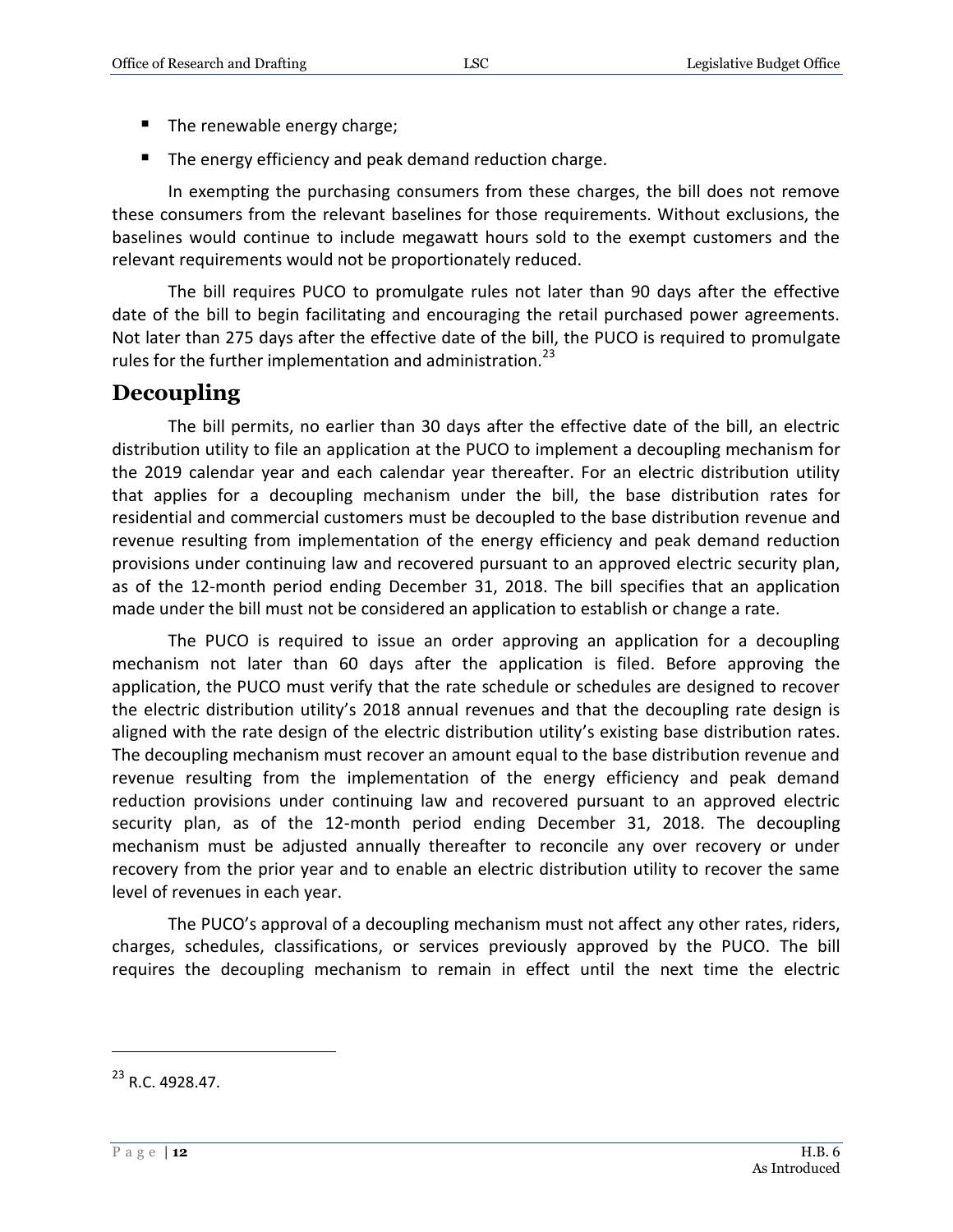distribution utility applies for and the PUCO approves base distribution rates for the utility under continuing law.<sup>24</sup>

#### <span id="page-12-0"></span>**Federal Energy Regulatory Commission program**

If the Federal Energy Regulatory Commission authorizes a program by which Ohio may take action to satisfy any portion of the capacity resource obligation associated with the organized wholesale market that functions to meet the capacity, energy services, and ancillary services needs of consumers in this state, the bill requires the PUCO to promptly review the program and submit a report of its findings to the General Assembly. The report must include any recommendations for legislation that may be necessary to permit the state to beneficially participate in the program.<sup>25</sup>

#### <span id="page-12-1"></span>**Air Quality Development Authority board**

The bill expands the Authority's board. The bill adds four legislative members ex officio without compensation. The Speaker of the House of Representatives, the President of the Senate, and the minority leader of each house must each appoint one member. The bill allows the legislative members to fully participate in all the board's deliberations and activities. The bill exempts the legislative members from the requirement that appointed members give a surety bond of \$25,000 before the issuance of air quality revenue bonds.<sup>26</sup>

## <span id="page-12-2"></span>**Air Quality Development Authority public policy**

The bill expands on the public policy of the state through the operation of the Authority. The bill adds that it is the policy of the state to do all of the following:

- 1. Maintain operations of certified clean air resources, as defined by the bill, that, through continued operation, are expected to provide the greatest quantity of carbon-dioxidefree electric energy generation;
- 2. Encourage the operation and development of other clean air resources that provide carbon-dioxide-free electric energy generation;
- 3. Encourage reduced emissions resources, as defined by the bill, to reduce the resources' emissions.<sup>27</sup>

#### <span id="page-12-3"></span>**E-Check**

Under current law, seven counties (Cuyahoga, Geauga, Lake, Lorain, Medina, Portage, and Summit) in the Cleveland-Akron area are required to implement a decentralized motor vehicle inspection and maintenance program known as E-Check.

 $\overline{a}$ 

 $^{25}$  R.C. 4928.46.

<sup>24</sup> R.C. 4928.471.

 $^{26}$  R.C. 3706.02.

<sup>27</sup> R.C. 3706.03.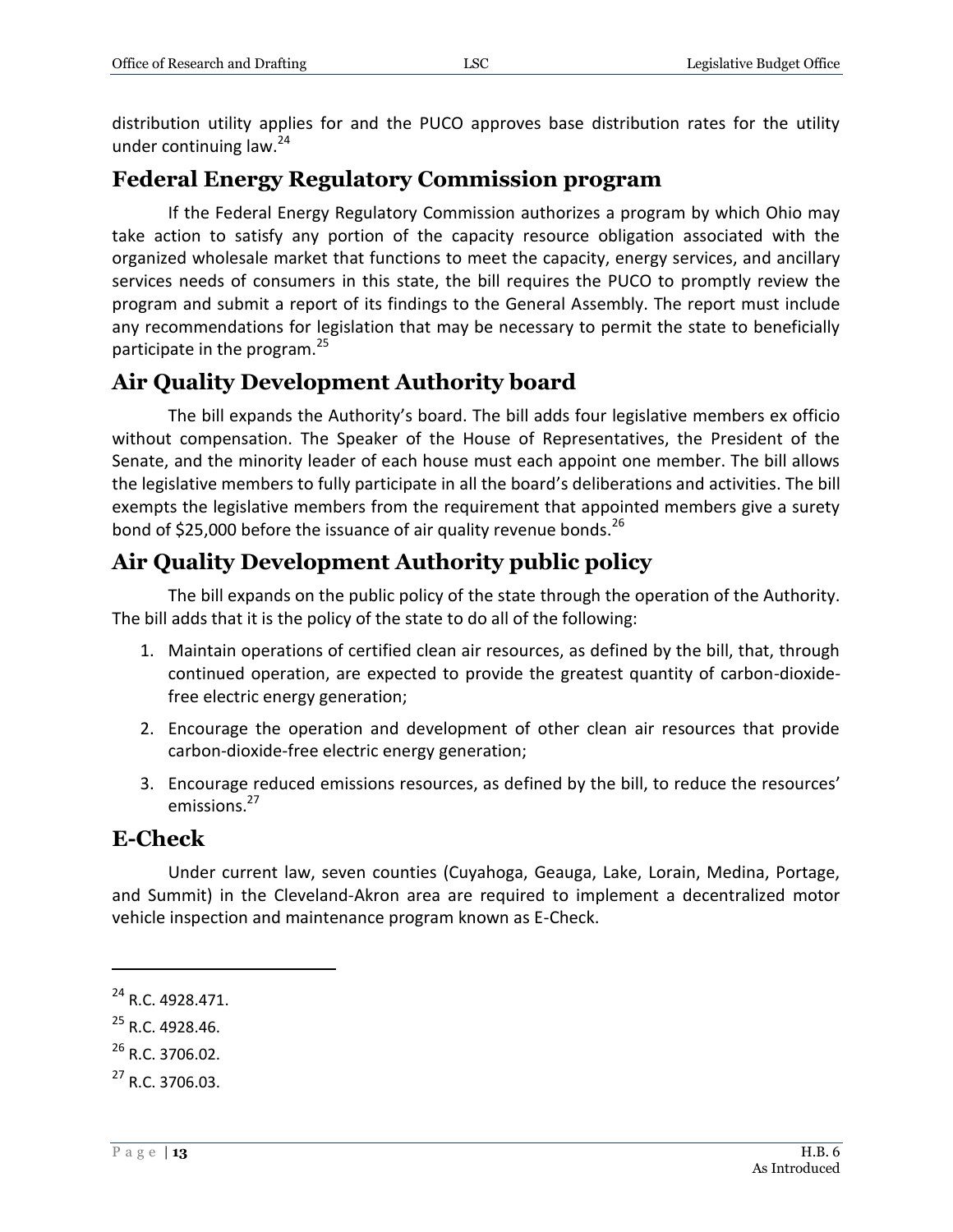

These counties are required to do so because the Ohio Environmental Protection Agency (OEPA) measured violations in the Cleveland-Akron area of the federal Clean Air Act ozone standards, which were established in 2015. Due to the ozone standard violations, the United States Environmental Protection Agency (USEPA) designated the Cleveland-Akron area in a category known as "nonattainment" for ozone. An area must not only reach attainment status by reducing its emissions to comply with ozone standards, it must also demonstrate that it can continue to maintain that status for ten consecutive years. E-Check is one program that a state may implement to achieve compliance with the Clean Air Act's air pollution standards.<sup>29</sup> Ohio law requires implementation of the E-Check program through June 30, 2019.<sup>30</sup>

The bill authorizes the Director of OEPA to apply to the Administrator of the USEPA for an exemption from the requirement of the federal Clean Air Act to implement E-Check. The Director may make the application no earlier than two years from the bill's effective date. In making the application, the Director must request the Administrator to authorize implementation of the Ohio Clean Air Program established by the bill as an alternative to E-Check. $31$ 

It is unclear whether the implementation of the Ohio Clean Air Program established by the bill would be sufficient to enable the Cleveland-Akron area to eliminate E-Check and comply

<sup>28</sup> *See* [https://www.epa.ohio.gov/dapc/echeck/whyecheck/seven\\_cos.](https://www.epa.ohio.gov/dapc/echeck/whyecheck/seven_cos)

<sup>29</sup> See Ohio EPA E-Check Annual Report, 2017 p.3-4, *available at:* [https://epa.ohio.gov/dapc/](https://epa.ohio.gov/dapc/%20echeck/whyecheck/annual_reports) echeck/whyecheck/annual reports and USEPA 8-Hour Ozone (2015) Designated Area State/Area/County Report, *available at:* [https://www3.epa.gov/airquality/greenbook/jbcs.html#OH.](https://www3.epa.gov/airquality/greenbook/jbcs.html#OH)

 $30$  R.C. 3704.14, not in the bill.

 $31$  Section 3.